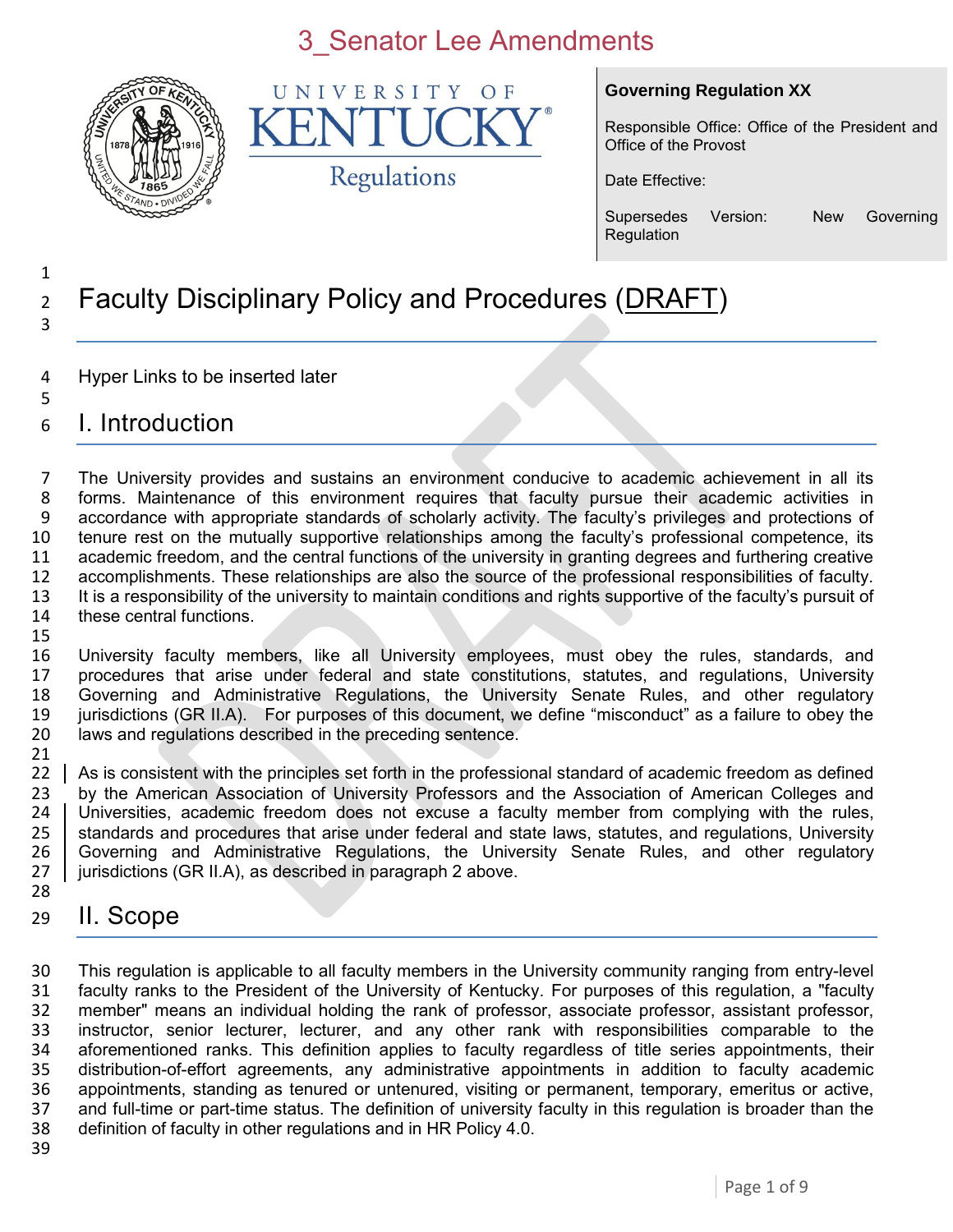40 This regulation does not apply to faculty performance review or expectations for scholarly activity for 41 purposes of appointment, reappointment, promotion, and tenure, Faculty performance review and 41 purposes of appointment, reappointment, promotion, and tenure. Faculty performance review and 42 expectations for scholarly activity are covered in other Administrative Regulations (AR), as well as 43 regulations that describe for each title series the expected activities and criteria for promotion and tenure. 44

- 45 To the extent that university administrators, including the President of the university, hold appointments 46 as faculty members, faculty administrators are subject to this regulation with respect to activities related 47 to their faculty appointment. to their faculty appointment.
- 48<br>49 49 This regulation is separate and distinct from independent proceedings involving the enforcement of 400 Clinical rights and clinical responsibilities that arise under the Joint Commission mandated UK clinical rights and clinical responsibilities that arise under the Joint Commission mandated UK 51 HealthCare Medical Staff By-laws, the federally mandated University's research misconduct policy, or the 52 federally mandated Title IX Sexual Assault procedures. Faculty members who are subject to disciplinary<br>53 proceedings under those procedures may be subjected to additional disciplinary proceedings under this 53 proceedings under those procedures may be subjected to additional disciplinary proceedings under this 54 requidation. regulation.
- 55

58

67

74<br>75

88

56 This regulation also does not describe the proceedings for the revocation of tenure or for the termination<br>57 of academic appointments of faculty members who do not have tenure. of academic appointments of faculty members who do not have tenure.

59 The procedures established by this regulation do not supersede Governing Regulations or Administrative 60 Regulations that specifically permit appeal to, or appearances before, the Board or a Board Committee. 61

### 62 III. Entities Affected

63 This regulation will apply to all faculty members as defined in this regulation. 64

#### 65 IV. Procedures

66 The following procedures govern the handling of misconduct by a faculty member.

68 For purposes of computing deadlines under these procedures, if the deadline falls on a Sunday, Monday, 69 university-recognized holiday or day when the University's Office of the President is closed, the deadline university-recognized holiday or day when the University's Office of the President is closed, the deadline 70 is automatically extended to the next day when the University's Office of the President is open.

71 For purposes of this regulation, "written notification" means notification by formal written letter and 73 notification by electronic message.

A. Allegations

76<br>77 Any person may make a complaint against a faculty member by making allegations to the chair of a 78 faculty member's department, the Dean of the faculty member's college, or an appropriate university 79 **official.** If the allegations involve a criminal activity, then the complaint must occur within the Statute 80 of Limitations as defined by state and/or federal law. If allegations do not involve criminal activity, 81 | then the complaint must occur within twelve (12) months or 365 days of the alleged behavior.<br>82 | Additionally, routine university operations, such as audits or compliance reviews, may result in 82 Additionally, routine university operations, such as audits or compliance reviews, may result in<br>83 allegations against a faculty member. allegations against a faculty member.

84<br>85 85 Allegations against a faculty member by a member of the University community that are made other<br>86 than in good faith, may rise to the level of harassment and bring the Complainant under scrutiny as than in good faith, may rise to the level of harassment and bring the Complainant under scrutiny as 87 delineated in these regulations.

89 | Allegations that are clearly related to issues of academic freedom (e.g. complaints about a faculty 90 member's topic(s) of research or teaching materials) may be dismissed at the Dean's discretion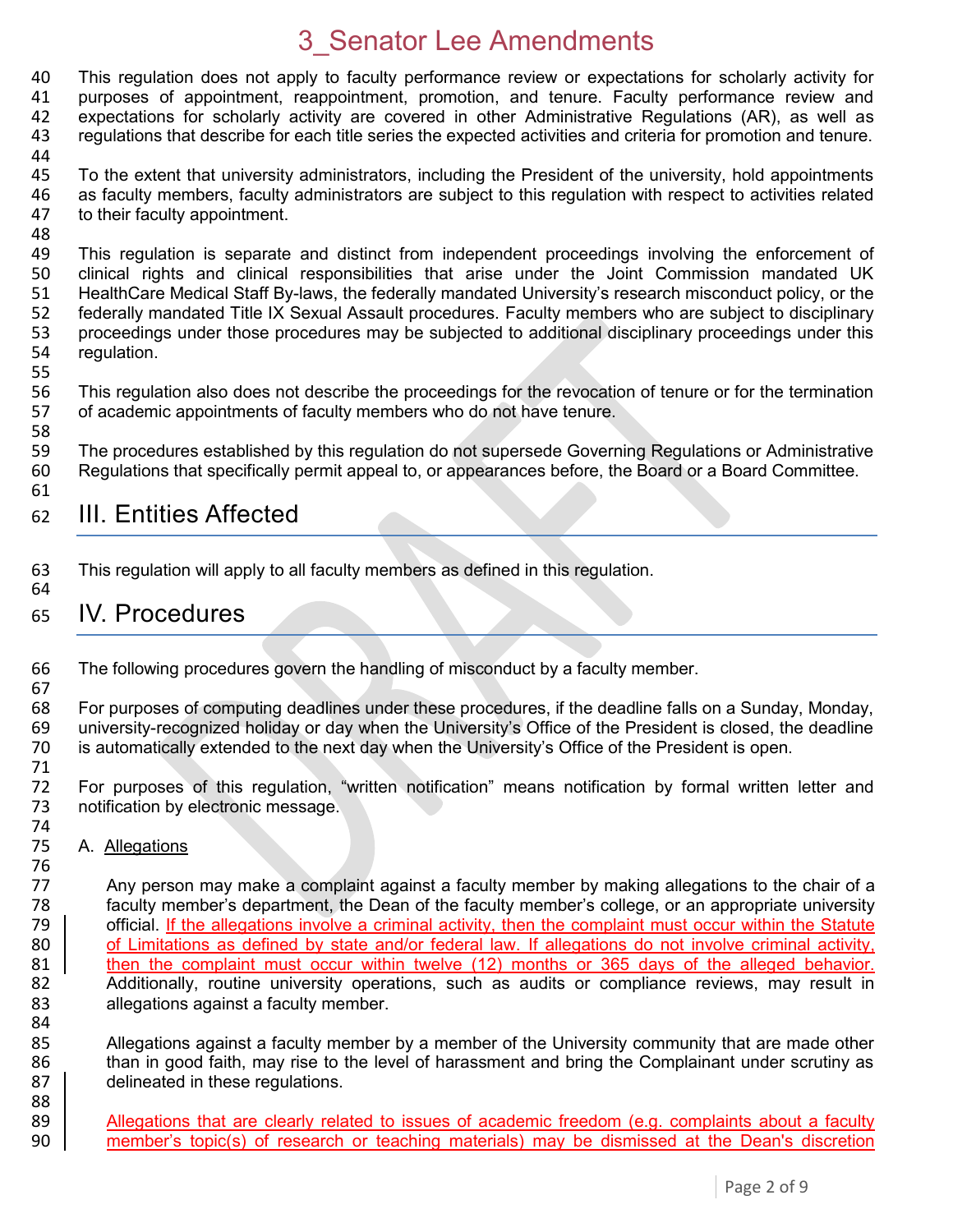#### 91 | without need for involvement of General Counsel. 92

93 In the event of either allegations reported initially to a chair and subsequently to a Dean or allegations 94 reported directly to a Dean, the Dean must inform the General Counsel. In consultation with the 95 General Counsel, the Dean will determine (1) whether an investigation should be conducted, and (2) 96 if so, the appropriate university office(s) to conduct an investigation. The context of the allegation will<br>97 dictate the time at which the accused faculty member is informed of the allegation. For purposes of 97 dictate the time at which the accused faculty member is informed of the allegation. For purposes of 98 this requilation, a dean may designate an appropriate associate dean and the General Counsel may 98 this regulation, a dean may designate an appropriate associate dean and the General Counsel may<br>99 designate an associate counsel or non-university counsel retained by the General Counsel to handle designate an associate counsel or non-university counsel retained by the General Counsel to handle 100 the allegation.

101 102 Allegations brought forward and adjudicated under this regulation cannot be reopened without 103 substantive new evidence, as determined by the General Counsel.

#### 104<br>105 **B.** University Investigation

106

116

 Depending on the nature of the allegation, the appropriate university office(s) (*e.g*., Institutional Equity and Equal Opportunity, Internal Audit, UK HealthCare Corporate Compliance, UK Police, UK Athletics Compliance, Office of Legal Counsel, etc.) will conduct the investigation. The report will include findings of fact, a conclusion as to whether misconduct occurred, and, if misconduct did occur, a nonbinding recommendation regarding disciplinary action (*i.e.,* sanctions). The Office(s) conducting the investigation will submit the investigation report to the General Counsel. The General 113 Counsel will transmit the report to the Dean of the faculty member's college. If an investigation finds<br>114 nothing to support an allegation, the General Counsel will transmit these findings to the Dean, the 114 nothing to support an allegation, the General Counsel will transmit these findings to the Dean, the 115 Complainant (if known), and the accused faculty member. Complainant (if known), and the accused faculty member.

### 117 C. Notification and Mediation 118<br>119

- 119 1. If the report indicates misconduct has occurred, the Dean will provide written notification to the 120 l<br>120 l 120 faculty member as soon as feasible and preferably within two (2) business days. The Dean will 120 | faculty member as soon as feasible and preferably within two (2) **business** days. The Dean will<br>121 http://www.provide the faculty member with a copy of the report. The faculty member may submit a written 121 provide the faculty member with a copy of the report. The faculty member may submit a written<br>122 | response to the Dean and General Counsel within seven (7) business days of confirmed receipt response to the Dean and General Counsel within seven (7) business days of confirmed receipt 123 notification by the Dean. The Dean may extend this response period by an additional fourteen 124 (14) days on oral or written request by the faculty member. If a faculty member is away from the<br>125 university for approved business travel, annual leave, family leave or sick leave, or is unavailable university for approved business travel, annual leave, family leave or sick leave, or is unavailable 126 to respond for any other university-approved absence, these time-periods for response are 127 **EXTED EXTER I** contract a location of travel or leave.
- 128<br>129 129 2. The Dean will schedule a meeting with the faculty member and the faculty member's chair, which<br>130 will be held within twenty-one (21) days of the Dean's notification to the faculty member. The 130 will be held within twenty-one (21) days of the Dean's notification to the faculty member. The<br>131 purpose of the meeting is for the Dean, the chair and the faculty member to attempt to reach an purpose of the meeting is for the Dean, the chair and the faculty member to attempt to reach an 132 agreement as to whether misconduct occurred and, if so, an appropriate sanction. In cases where 133 the faculty member elects to have personal legal counsel at the meeting(s) with the Dean and chair, an attorney from the Office of Legal Counsel must also be present. It is to be hoped that 135 | the majority of cases will be resolved at this stage through mediation. If a faculty member is away the majority of cases will be resolved at this stage through mediation. If a faculty member is away 136 from the university for approved business travel, annual leave, family leave or sick leave, or is 137 unavailable to respond for any other university-approved absence, these time-periods for 138 | response are extended by the duration of travel or leave. 139
- 140 3. Sanctions will not take effect until a final determination of guilt is made and all appeals exhausted 141 (see G9 below). Sanctions will not exceed a level that is reasonably commensurate with the 142 seriousness of the misconduct. Sanctions are defined, for the purposes of this entire document, 143 as the following: 144
- 145 **•** Verbal reprimand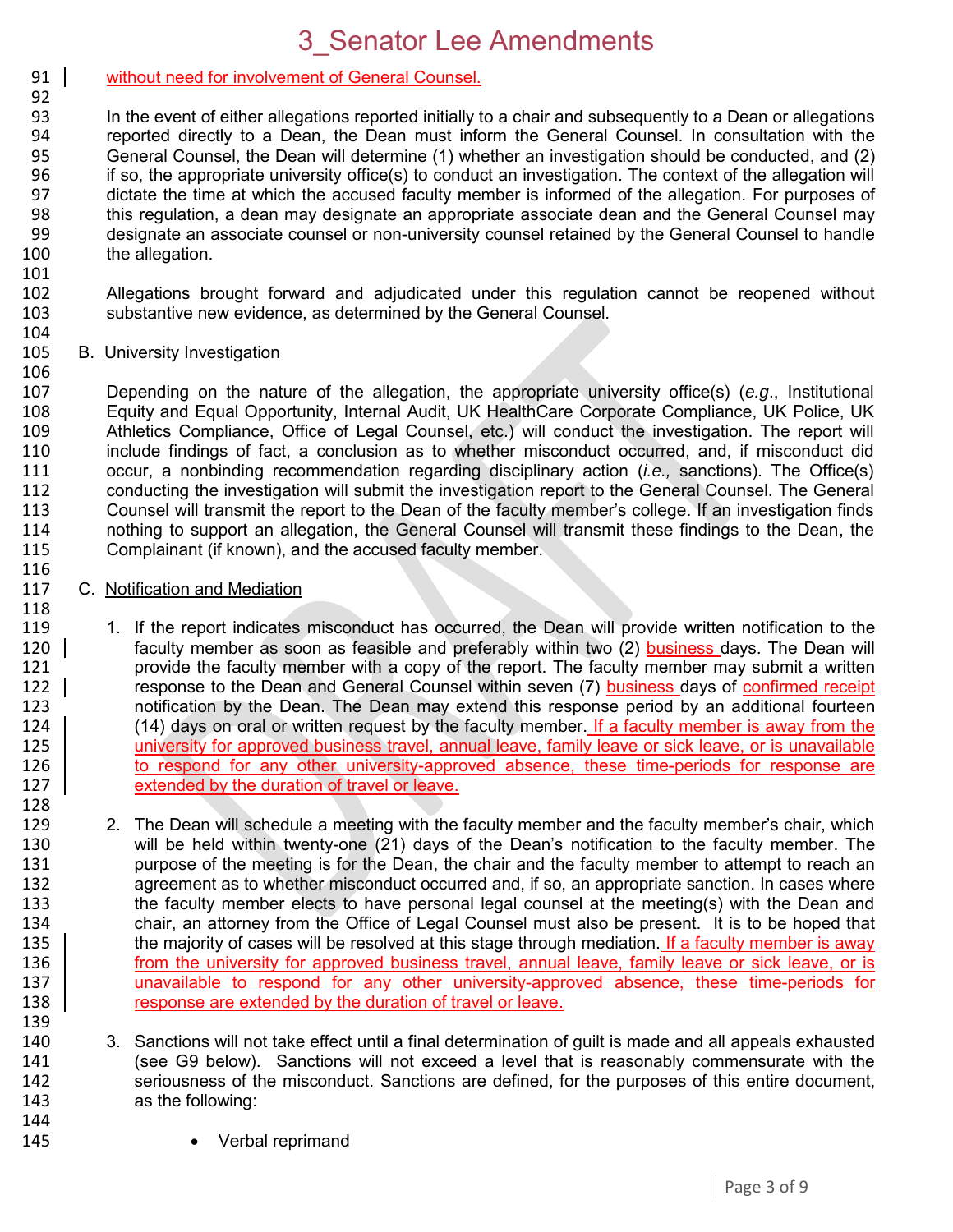| 146 |                          | Written censure                                                                                     |  |  |  |
|-----|--------------------------|-----------------------------------------------------------------------------------------------------|--|--|--|
| 147 |                          | Restitution to the University for actual monetary damage suffered by the University                 |  |  |  |
| 148 |                          | through misuse or unauthorized use of University property                                           |  |  |  |
| 149 |                          | Loss of specific privileges including, but not limited to, loss of access to University Pro-        |  |  |  |
| 150 |                          | Card or travel funds                                                                                |  |  |  |
| 151 |                          | Removal from supervisory role and loss of title associated with that role<br>$\bullet$              |  |  |  |
| 152 |                          | Removal from named or endowed chair or professorship<br>$\bullet$                                   |  |  |  |
| 153 |                          | Reduction in salary for a specified period of time<br>$\bullet$                                     |  |  |  |
|     |                          |                                                                                                     |  |  |  |
| 154 |                          | Demotion in rank, but only if promotion was based on a fraudulent dossier<br>$\bullet$              |  |  |  |
| 155 |                          | Suspension with or without pay for a specified period of time<br>$\bullet$                          |  |  |  |
| 156 |                          | Relocation and/or loss of space currently occupied by and/or assigned to the faculty<br>$\bullet$   |  |  |  |
| 157 |                          | member                                                                                              |  |  |  |
| 158 |                          | Denial or curtailment of emeritus status, if applicable                                             |  |  |  |
| 159 |                          | Recommending to the President and Board of Trustees that the faculty member in                      |  |  |  |
| 160 |                          | question be dismissed from the employ of the University                                             |  |  |  |
| 161 |                          |                                                                                                     |  |  |  |
| 162 |                          | Suspension is defined, for the purposes of this entire document, as the temporary withdrawal or     |  |  |  |
| 163 |                          | cessation from specific duties or employment as distinguished from permanent severance              |  |  |  |
| 164 |                          | accomplished by removal.                                                                            |  |  |  |
| 165 |                          |                                                                                                     |  |  |  |
| 166 |                          | 4. If the issue is resolved during the meeting/mediation, the Dean will notify the General Counsel. |  |  |  |
| 167 |                          | The General Counsel must approve any proposed agreement before its implementation.                  |  |  |  |
| 168 |                          |                                                                                                     |  |  |  |
| 169 |                          | 5. If the Dean and faculty member fail to reach an agreement during the meeting as to whether       |  |  |  |
| 170 |                          | misconduct occurred, the matter is referred to a Faculty Inquiry Panel. The Dean will notify the    |  |  |  |
| 171 |                          | General Counsel that no agreement was reached on whether or not misconduct occurred. The            |  |  |  |
| 172 |                          | General Counsel will then initiate the process leading to the selection of a Faculty Inquiry Panel  |  |  |  |
| 173 |                          | by contacting the Chair of the University Senate Council.                                           |  |  |  |
| 174 |                          |                                                                                                     |  |  |  |
| 175 |                          | 6. If the Dean and the faculty member agree that misconduct occurred, but they disagree on the      |  |  |  |
| 176 |                          | appropriate sanction or sanctions, the issue will be referred to the Provost, who will decide an    |  |  |  |
| 177 |                          | appropriate sanction or sanctions within seven (7) days. As described below, the faculty member     |  |  |  |
| 178 |                          | may appeal the Provost's decision to the President.                                                 |  |  |  |
| 179 |                          |                                                                                                     |  |  |  |
| 180 |                          | D. Selection of the Faculty Disciplinary Panel Pool                                                 |  |  |  |
| 181 |                          |                                                                                                     |  |  |  |
| 182 |                          | 1. After seeking nominations from the University Senate, the University Senate Council will provide |  |  |  |
| 183 |                          | the President with the names of at least thirty-six (36) faculty members eligible to serve in the   |  |  |  |
| 184 |                          | Faculty Disciplinary Panel Pool with staggered three-year terms; members may be reappointed.        |  |  |  |
| 185 |                          | Efforts will be made by the University Senate Council to ensure that the Faculty Disciplinary Panel |  |  |  |
| 186 |                          | Pool includes [1] at least one tenured faculty member from each college and [2] at least one        |  |  |  |
|     |                          |                                                                                                     |  |  |  |
| 187 |                          | untenured faculty member from each of the Clinical and Research Title Series at the rank of         |  |  |  |
| 188 |                          | professor or associate professor.                                                                   |  |  |  |
| 189 |                          |                                                                                                     |  |  |  |
| 190 |                          | 2. The President appoints twenty-five (25) members of the Faculty Disciplinary Panel Pool from      |  |  |  |
| 191 |                          | nominations submitted by the University Senate Council. The appointed faculty will serve on         |  |  |  |
| 192 |                          | either a Faculty Inquiry Panel or a Faculty Hearing Panel but not both for the same case.           |  |  |  |
| 193 |                          |                                                                                                     |  |  |  |
| 194 | E. Faculty Inquiry Panel |                                                                                                     |  |  |  |
| 195 |                          |                                                                                                     |  |  |  |
| 196 |                          | 1. The Faculty Inquiry Panel is a three-person panel comprised of (1) one tenured faculty member    |  |  |  |

197 selected at random by a uniform random number generator from the Faculty Disciplinary Hearing<br>198 **Fanel Pool**; the Vice-President for Human Resources or a designee; and an associate provost 198 Panel Pool; the Vice-President for Human Resources or a designee; and an associate provost 199 selected by the Provost. The rationale for the panel member from Human Resources is to ensure 199 selected by the Provost. The rationale for the panel member from Human Resources is to ensure<br>200 a balance in evaluating cases involving faculty versus those involving staff, and the rationale for a balance in evaluating cases involving faculty *versus* those involving staff, and the rationale for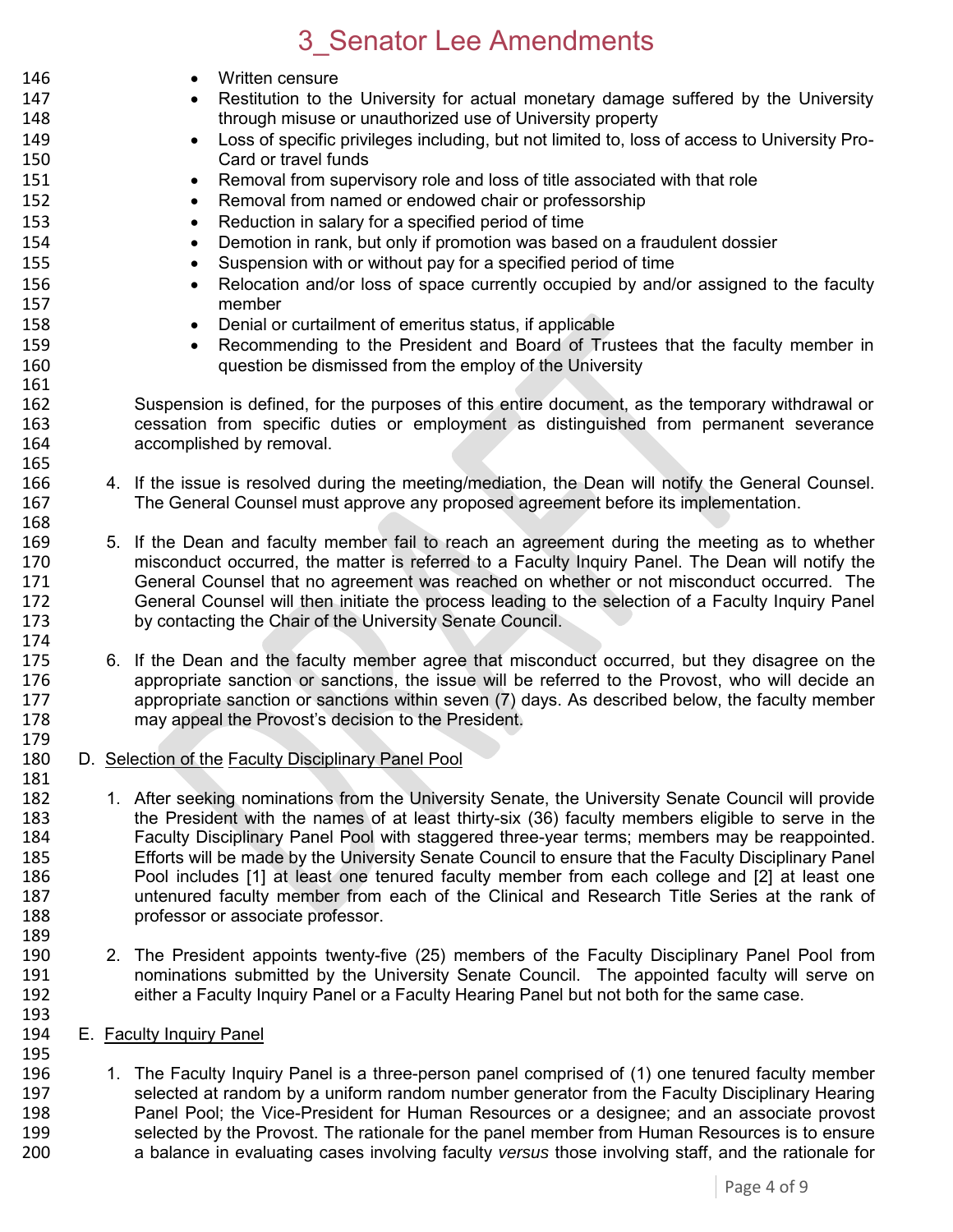201 the associate provost is to ensure a balance in evaluating cases across colleges. The General<br>202 Counsel will notify the University Senate Council Chair that there is a need for a Faculty Inquiry 202 Counsel will notify the University Senate Council Chair that there is a need for a Faculty Inquiry 203 Panel and the Chair of the University Senate Council will select a faculty member at random from 204 the Faculty Disciplinary Hearing Panel Pool using a uniform random number generator. 205 Precautions will be taken against real or apparent conflicts of interest on the part of potential 206 members of the Faculty Inquiry Panel. Such conflicts of interest may include: administrative 207 dependency, close personal relationships, collaborative relationships, financial interest, or 208 scientific or scholarly bias. The panel members will be expected to state in writing that they have 209 no conflicts of interest.

- 210 2. The Faculty Inquiry Panel is responsible for determining whether there is probable cause to 212 believe misconduct has occurred. The Faculty Inquiry Panel is limited to a review of the initial 213 investigation report and the faculty member's written response, if any. The Faculty Inquiry Panel<br>214 may interview the faculty member, the chair and the Dean, but the Faculty Inquiry Panel may not 214 may interview the faculty member, the chair and the Dean, but the Faculty Inquiry Panel may not<br>215 conduct a further investigation. The Faculty Inquiry Panel may consider new findings of fact that 215 conduct a further investigation. The Faculty Inquiry Panel may consider new findings of fact that<br>216 vere not considered in the original investigation and that are provided by the General Counsel. 216 were not considered in the original investigation and that are provided by the General Counsel.
- 3. If the allegation involves a chair or dean, the Faculty Inquiry Panel will be expanded to include 219 three (3) tenured faculty members, who hold appointments in colleges other than that of the chair 220 or dean and who will be selected at random by a uniform random number generator from the 221 Faculty Disciplinary Hearing Panel Pool; the Vice-President for Human Resources or a designee; 222 and an associate provost selected by the Provost.
- 224 4. If the allegation involves a faculty employee holding an administration position above the level of 225 either a dean or an administratively equivalent position, the procedures to be used for convening 225 either a dean or an administratively equivalent position, the procedures to be used for convening<br>226 **an a Faculty Inquiry Panel will be determined by the President in consultation with Senate Council.** a Faculty Inquiry Panel will be determined by the President in consultation with Senate Council.
- 228 5. If the allegations involve the President, the procedures will be determined by the Board of 229 Trustees in consultation with the Senate Council. Trustees in consultation with the Senate Council.
- 231 6. If the Faculty Inquiry Panel, by a majority vote, finds there is probable cause to believe<br>232 misconduct has occurred, the case is referred to a Faculty Hearing Panel. The Faculty Inquiry 232 misconduct has occurred, the case is referred to a Faculty Hearing Panel. The Faculty Inquiry 233 Panel will send notification *via* electronic mail of this finding to the Dean, the Complainant (if 234 known), the faculty member, and the General Counsel.
- 236 7. If the Faculty Inquiry Panel, by a majority vote, finds that there is no probable cause to believe 237 misconduct has occurred, the case is dismissed. The Faculty Inquiry Panel will send Notification<br>238 of this finding to the Dean, the Complainant (if known), the faculty member, and the General 238 of this finding to the Dean, the Complainant (if known), the faculty member, and the General 239 Counsel.
- 240<br>241 F. Faculty Hearing Panel.

217<br>218

223<br>224

227

230<br>231

235

242 1. The Faculty Hearing Panel is comprised of five (5) faculty members, who are selected at random 244 by the Senate Council Chair from the Faculty Disciplinary Panel Pool using a uniform random<br>245 humber generator. The Senate Council Chair will consult with the Chair of the Department of number generator. The Senate Council Chair will consult with the Chair of the Department of Statistics on the selection of this uniform random number generator. Faculty members who occupy a position of administrative supervision over faculty personnel (*i.e*., individuals with greater than or equal to 50% administrative effort or individuals with an administrative assignment at the level of chair or above) are ineligible to serve in the Faculty Disciplinary Panel Pool. A person who served on the Faculty Inquiry Panel may not serve on the Faculty Hearing Panel in the same case. Any member of the Faculty Hearing Panel who has personal involvement or prior factual knowledge of the case (*i.e*., knowing something pertinent to the case before it occurs 253 publicly) will recuse himself or herself. If a Faculty Hearing Panel member chooses recusal, then<br>254 anew member will be chosen at random from the Pool by the Senate Council Chair using a 254 a new member will be chosen at random from the Pool by the Senate Council Chair using a<br>255 uniform random number generator. Precautions will be taken against real or apparent conflicts of uniform random number generator. Precautions will be taken against real or apparent conflicts of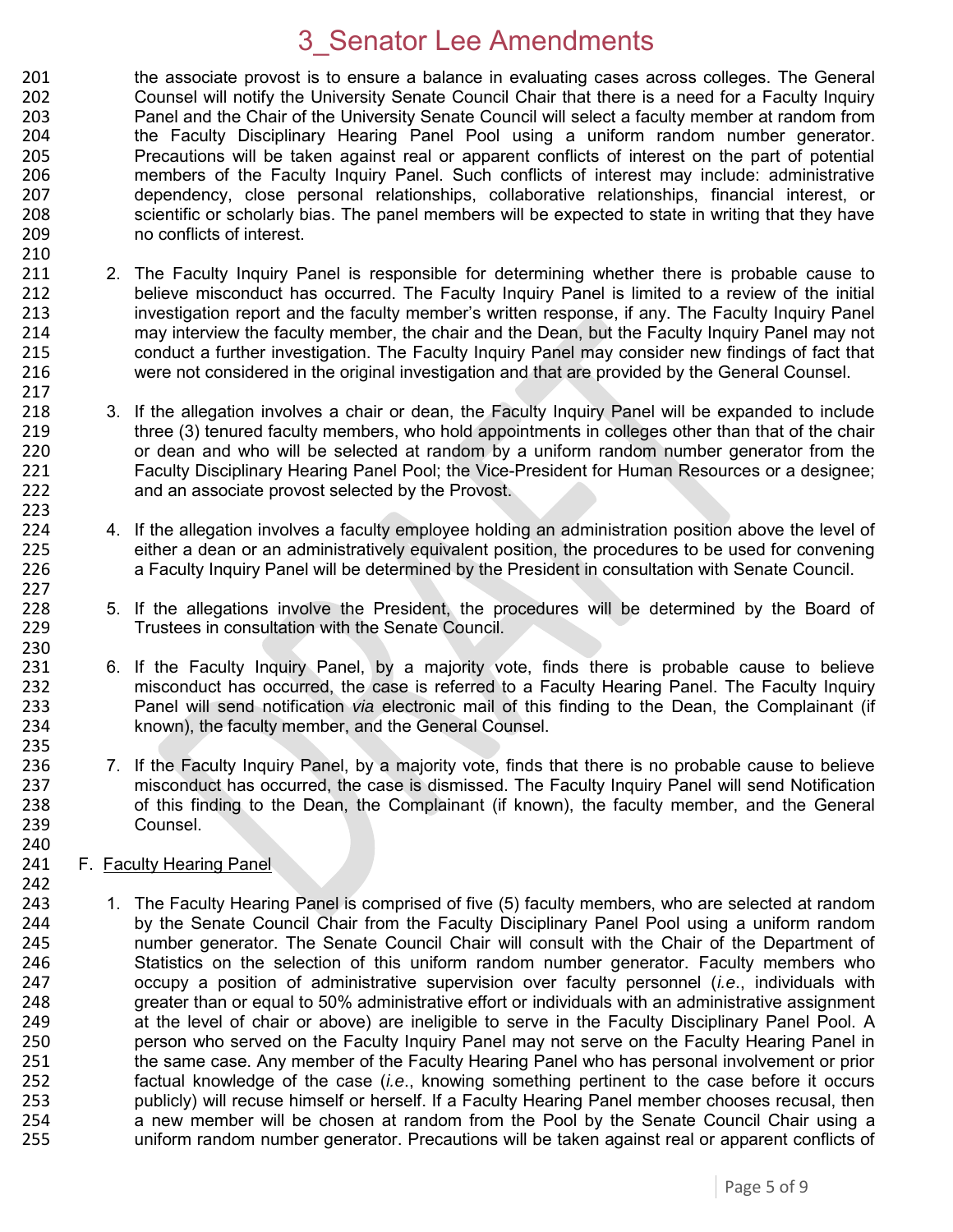256 interest on the part of potential members of the Faculty Hearing Panel. Such conflicts of interest 257 may include: administrative dependency, close personal relationships, collaborative relationships. may include: administrative dependency, close personal relationships, collaborative relationships, 258 financial interest, or scientific or scholarly bias. The panel members will be expected to state in 259 writing that they have no conflicts of interest. 260

- 261 2. The General Counsel, upon receipt of a report from the Faculty Inquiry Panel that there is 262 probable cause to believe misconduct has occurred, will notify the Senate Council Chair that a<br>263 **Example 263** Faculty Hearing Panel is needed. Faculty Hearing Panel is needed.
- 264<br>265 265 3. The Chair of the University Senate Council will select members of the panel at random from the<br>266 **19. Eaculty Disciplinary Panel Pool using a uniform random number generator. The Senate Council** Faculty Disciplinary Panel Pool using a uniform random number generator. The Senate Council 267 Chair will contact faculty members to serve on the Faculty Hearing Panel within seven (7) days of 268 receiving notification from the General Counsel. The Chair of the University Senate Council will<br>269 inform potential members of the Faculty Hearing Panel that the case involves a named faculty 269 inform potential members of the Faculty Hearing Panel that the case involves a named faculty<br>270 member in a particular college. member in a particular college.

271

288

292

- 272 4. Once a Faculty Hearing Panel is selected, the Dean and faculty member may each exclude one<br>273 member from the Panel. If either the Dean or faculty member excludes a Panel member, then the member from the Panel. If either the Dean or faculty member excludes a Panel member, then the 274 Senate Council Chair will select a new member or members at random from the Faculty 275 Disciplinary Panel Pool using a uniform random number generator. When such exclusions occur, 276 the seven-day period for appointing the Faculty Hearing Panel will be extended by an additional 277 seven (7) days.
- 278<br>279 279 5. The Faculty Hearing Panel will conduct the hearing within thirty (30) days of receiving the referral<br>280 The Dean, through a 280 unless the Provost extends the time period in extraordinary circumstances. The Dean, through a<br>281 entrepresentative of the Office of Legal Counsel, will present the case against the faculty member. representative of the Office of Legal Counsel, will present the case against the faculty member. 282 The accused faculty member, either alone or with the assistance of at most two (2) additional 283 persons, such as an attorney and a representative chosen by the accused faculty member, may 284 present a defense. The parties may call witnesses, cross-examine the other party's witnesses,<br>285 and present other evidence: however, as this is an administrative hearing, formal rules of 285 and present other evidence; however, as this is an administrative hearing, formal rules of 286 evidence and procedure do not apply. The Faculty Hearing Panel may admit any evidence of 286 evidence and procedure do not apply. The Faculty Hearing Panel may admit any evidence of 287 probative value in determining the issues involved.
- 289 6. The burden of proof standard is clear and convincing evidence. The burden of demonstrating that 290 misconduct occurred is on the representative of the Office of Legal Counsel, and the accused 291 faculty member is presumed to be innocent.
- 293 7. After the hearing, the Faculty Hearing Panel will consider the evidence presented at the hearing, 294 and the majority will issue written findings of fact and conclusions of law (*i.e*., conclusion 295 regarding misconduct) within seven (7) days of the conclusion of the hearing. If a member of the 296 contra<br>296 **Faculty Hearing Panel dissents with the maiority decision**, that member may submit a written 296 Faculty Hearing Panel dissents with the majority decision, that member may submit a written<br>297 explanation of his/her dissension. The Faculty Hearing Panel will send the written findings. explanation of his/her dissension. The Faculty Hearing Panel will send the written findings, 298 including dissents, and decision to the Provost, the Dean, , the accused faculty member, and the 299 General Counsel. 300<br>301
- 8. If the Faculty Hearing Panel finds the accused faculty member guilty of misconduct, the Panel will 302 recommend nonbinding sanctions to the Provost. The faculty member may appeal the finding of 303 guilt.
- 304<br>305 305 9. If the Faculty Hearing Panel finds that the accused faculty member is not guilty of misconduct, the 306<br>306 secase is closed unless the dean submits a written appeal of the innocent decision based on 306 case is closed unless the dean submits a written appeal of the innocent decision based on<br>307 substantive errors in the faculty hearing panel process or errors in interpretation of fact or law. substantive errors in the faculty hearing panel process or errors in interpretation of fact or law. 308
- 309 10. If the allegation involves the Provost, the President will assume the role of the Provost in these 310 proceeding.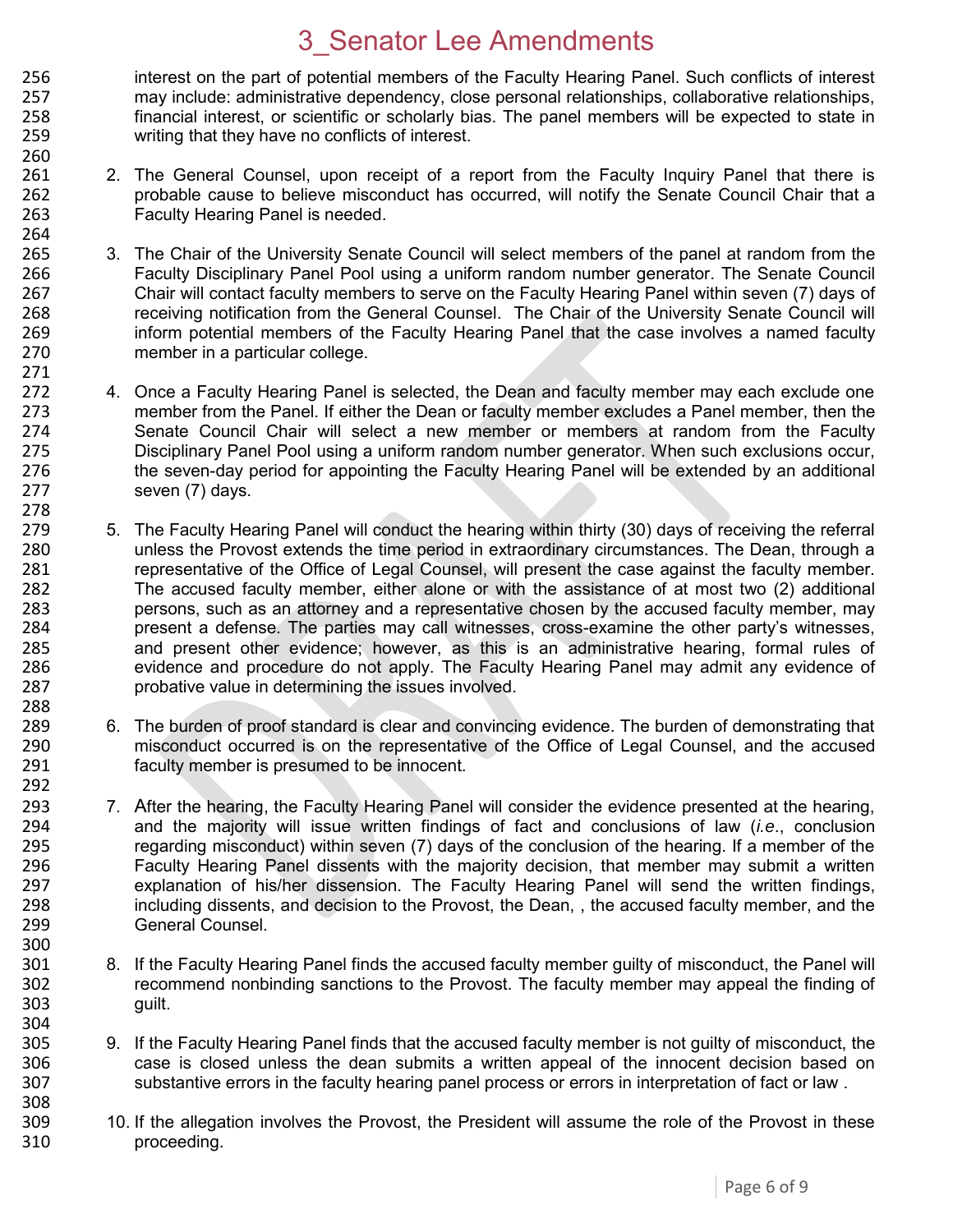- 311<br>312 312 11. If the allegation involves the President, the Board of Trustees assumes the role of the Provost in 313 these proceedings.
- 315 G. Appeals

314

322

346

351

359

316 317 This section covers appeals arising out of the decision and nonbinding recommendations from the<br>318 Faculty Hearing Panel and the sanctions recommended by the Provost. The procedures 318 Faculty Hearing Panel and the sanctions recommended by the Provost. The procedures<br>319 established by this requiation do not supersede Governing Requiations or Administrative 319 established by this regulation do not supersede Governing Regulations or Administrative 320 Regulations that specifically permit appeal to, or appearances before, the Board or a Board 321 Committee.

- 1. If the faculty member or Dean does not file a written appeal within seven (7) days of receipt of the<br>324 Faculty Hearing Panel's written decision, the decision of the Faculty Hearing Panel as to quilt or 324 Faculty Hearing Panel's written decision, the decision of the Faculty Hearing Panel as to guilt or<br>325 innocence shall be final. The complainant, if known, shall be informed of the decision by General 325 innocence shall be final. The complainant, if known, shall be informed of the decision by General<br>326 Counsel, to the extent required by law. Counsel, to the extent required by law.
- 327<br>328 2. The Faculty Disciplinary Appeals Panel shall hear all appeals. The panel consists of the Provost, 329 the Chair of the Senate Council, and the Academic Ombud. In the event the Provost is unable to 330 serve, the President shall appoint a replacement. In the event that the Academic Ombud or the 331 Chair of the Senate Council is unable to serve, the Senate Council shall appoint replacement(s). 332 Precautions will be taken against real or apparent conflicts of interest on the part of potential 333 members of the Faculty Disciplinary Appeals Panel. Such conflicts of interest may include:<br>334 administrative dependency, close personal relationships, collaborative relationships, financial 334 administrative dependency, close personal relationships, collaborative relationships, financial<br>335 interest, or scientific or scholarly bias. The panel members will be expected to state in writing that 335 interest, or scientific or scholarly bias. The panel members will be expected to state in writing that 336 they have no conflicts of interest. 337
- 338 3. The faculty member and the dean will be provided with copies of the written appeal and given an 339 opportunity to respond in writing.
- 340<br>341 341 4. The deliberations of the Faculty Disciplinary Appeals Panel are limited to review of the specific<br>342 issues raised by the appellant (IV.F.8, F9). In determining whether the factual findings are clearly issues raised by the appellant  $(IV.F.8, F9)$ . In determining whether the factual findings are clearly 343 erroneous, the Faculty Disciplinary Appeals Panel will determine whether substantial evidence 344 (i.e. evidence a reasonable person would accept as adequate to support the conclusion) supports 345 the factual findings.
- 347 5. When a party appeals to the Faculty Disciplinary Appeals Panel, the party must submit a written 348 brief detailing the basis for the appeal and providing supporting evidence attesting to the validity<br>349 of the appeal. The party that prevailed at the Faculty Hearing Panel will be provided with a copy 349 of the appeal. The party that prevailed at the Faculty Hearing Panel will be provided with a copy<br>350 of this brief and may submit a written response brief within seven (7) days. of this brief and may submit a written response brief within seven (7) days.
- 352 6. The Faculty Disciplinary Appeals Panel will render a final decision within seven (7) days of the 353 submission of briefs. If the Appeals Panel's decision is in agreement with the Hearing Panel, the 354 appellant and the appellee are notified of the Panel's decision and the reasons for the decision.<br>355 **1980 If the decision of the Faculty Disciplinary Appeals Panel is not in agreement with the decision of** If the decision of the Faculty Disciplinary Appeals Panel is not in agreement with the decision of 356 the Faculty Hearing Panel, the Faculty Disciplinary Appeals Panel must also send a written 357 justification for the reversal to the Faculty Hearing Panel, the University Senate Council, and the 358 Executive Committee of the Board of Trustees.
- 360 7. If the Faculty Disciplinary Appeals Panel determines the faculty member is innocent, the matter is 361 closed. 362
- 363 8. If the Faculty Disciplinary Appeals panel determines the faculty member is guilty, the Provost 364 shall impose sanctions. In determining sanctions, the Provost is quided, but not bound, by the 364 shall impose sanctions. In determining sanctions, the Provost is guided, but not bound, by the 365 Shall impose sanctions. In determining sanctions, the Faculty Hearing Faculty Hearing Panel's recommendation, if any, concerning sanctions (If the Faculty Hearing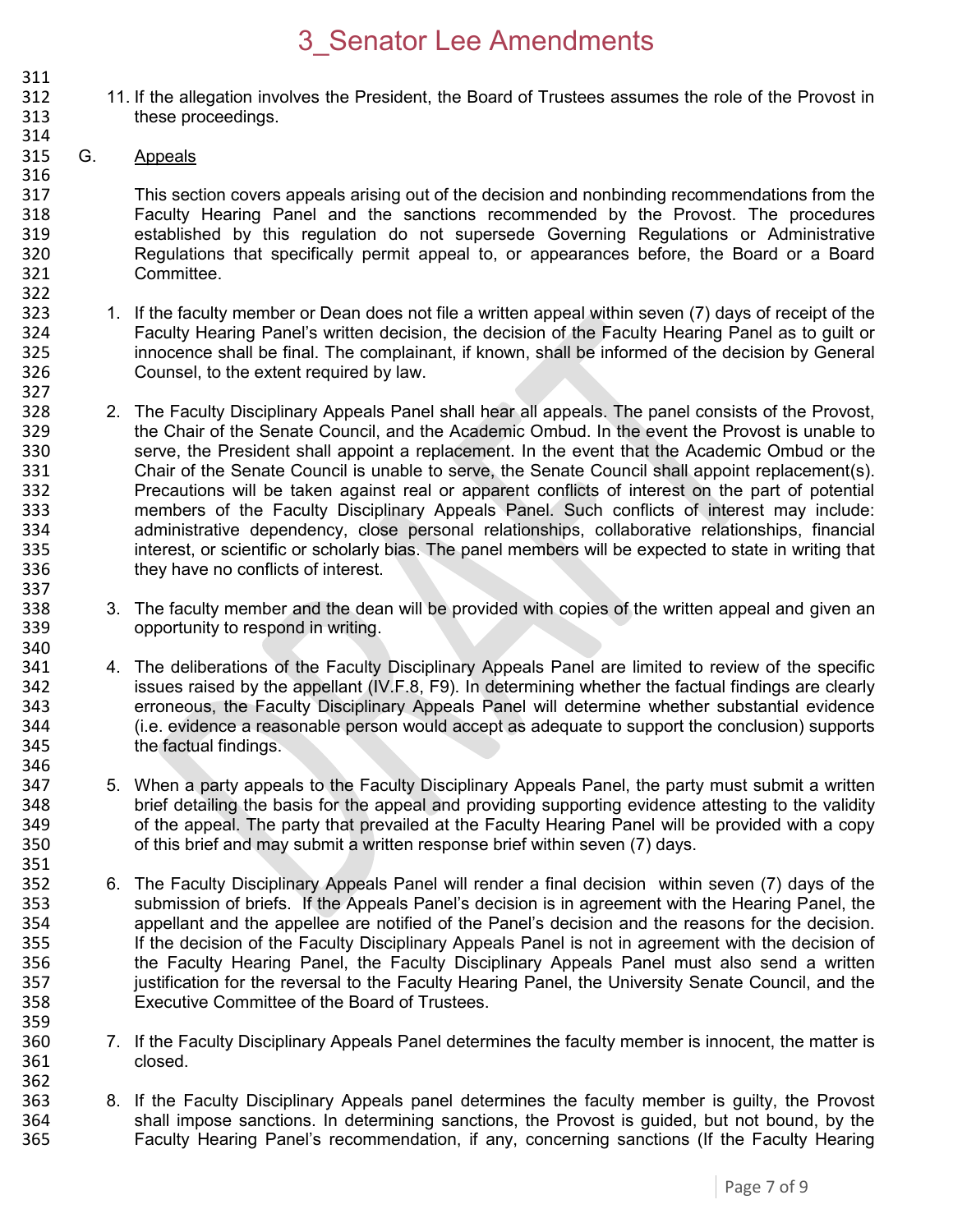- 366 Panel found the faculty member to be innocent, but the decision was reversed on appeal, there<br>367 will be no Faculty Hearing Panel recommendation). The Provost will send notification of the will be no Faculty Hearing Panel recommendation). The Provost will send notification of the 368 sanctions decision to the Dean, the University faculty member, the General Counsel, and the 369 Complainant, if known.
- 371 9. Within seven (7) days of receipt of the Provost's decision regarding a sanction or sanctions, the 372 accused faculty member may appeal the Provost's decision regarding any sanction to the President. On an appeal of a particular sanction, the President will consider whether the 374 determination is reasonable in light of sanctions imposed on similarly situated staff members and 375 similarly situated faculty in other colleges. The President will render a final decision regarding a sanction or sanctions within seven (7) days. sanction or sanctions within seven (7) days.
- 378 10. The sanction or sanctions will not take effect until the time to appeal the sanction or sanctions has<br>379 expired or the President has rendered his decision. expired or the President has rendered his decision.
- 11. The complainant, if known, shall be informed of the decision by General Counsel to the extent 382 required by law.
- 384 12. Confidentiality of the record is guaranteed in accordance with Governing Regulations XVI Section 385 B., 1
- 387 V. Retaliation
- 388 Retaliation is prohibited. Retaliation occurs when an adverse action is taken against a covered individual 389 because he or she engaged in a protected activity including but not limited to reporting discrimination or<br>390 participating in an investigation of a discrimination report. (See AR 6.1) participating in an investigation of a discrimination report. (See AR 6.1)
- 391

396

370

377

380<br>381

383

386

### 392 VI. Administrative Leave With Pay during the Process

393 At any time during the process beginning with receipt of an allegation, the Provost, after consultation with 394 and on the advice of the General Counsel, may initiate immediate, involuntary administrative leave with 395<br>395 pay, The Provost may impose additional conditions as part of the administrative leave with pay. pay. The Provost may impose additional conditions as part of the administrative leave with pay.

- 397 1. The Provost will impose involuntary administrative leave with pay only if the Provost determines<br>398 that there is a risk that the accused faculty member's continued assignment to regular duties or that there is a risk that the accused faculty member's continued assignment to regular duties or 399 presence on campus may cause harm to others in the University community, impede the 400 investigation, or create a risk of continuing misconduct.
- 401<br>402 402 2. Involuntary administrative leave with pay for more than thirty (30) days requires approval of the 403 Board of Trustees.
- 405 3. The accused faculty member may appeal the imposition of involuntary administrative leave with 406 pay to the Senate Advisory Committee on Privilege and Tenure (SACPT), under SR1.4.4.2B4.
- 408 References and Related Materials
- 409

404

407

410

#### 411 **Revision History**

412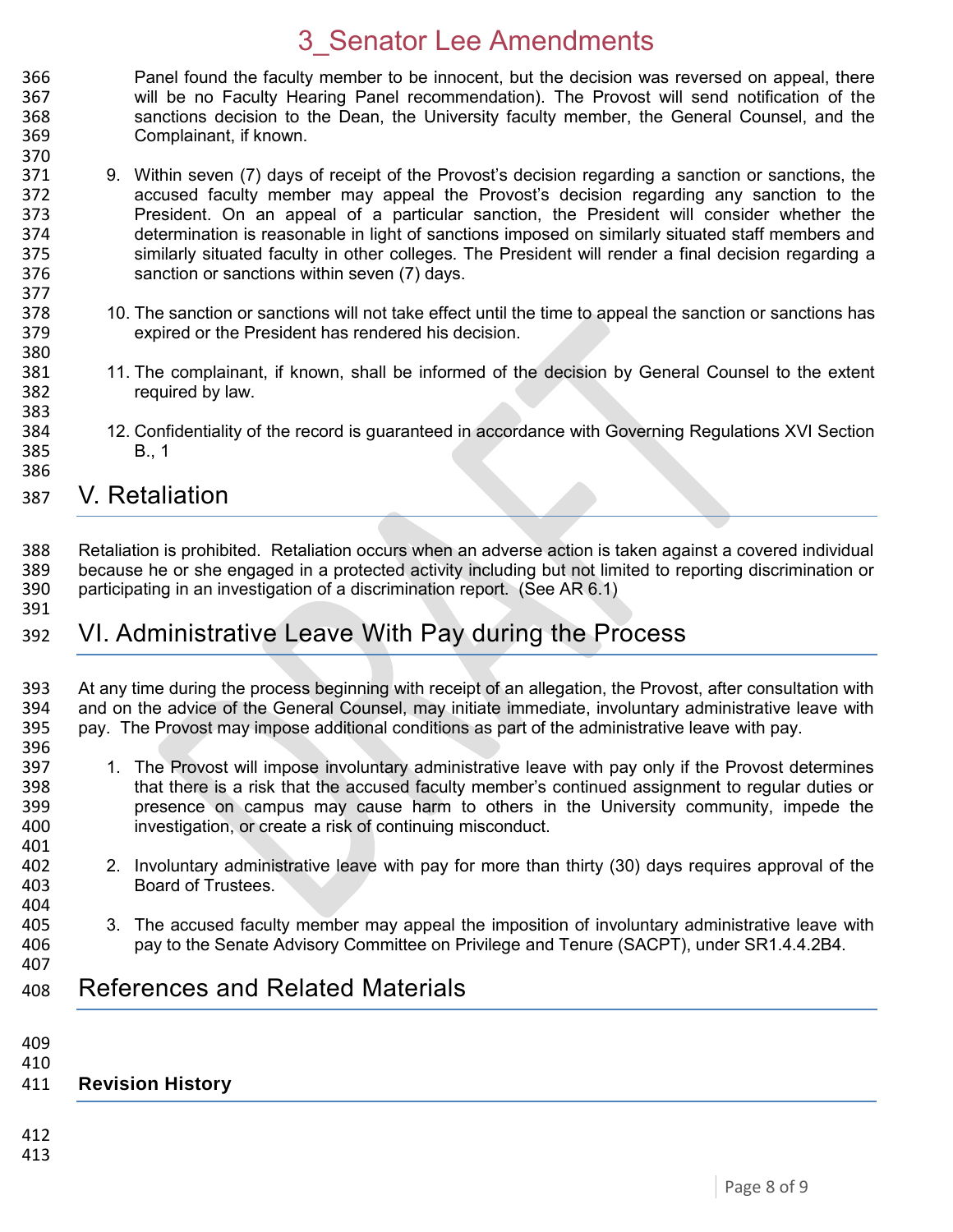#### For questions, contact: [Office of Legal Counsel](mailto:LegalRegs@uky.edu) 414<br>415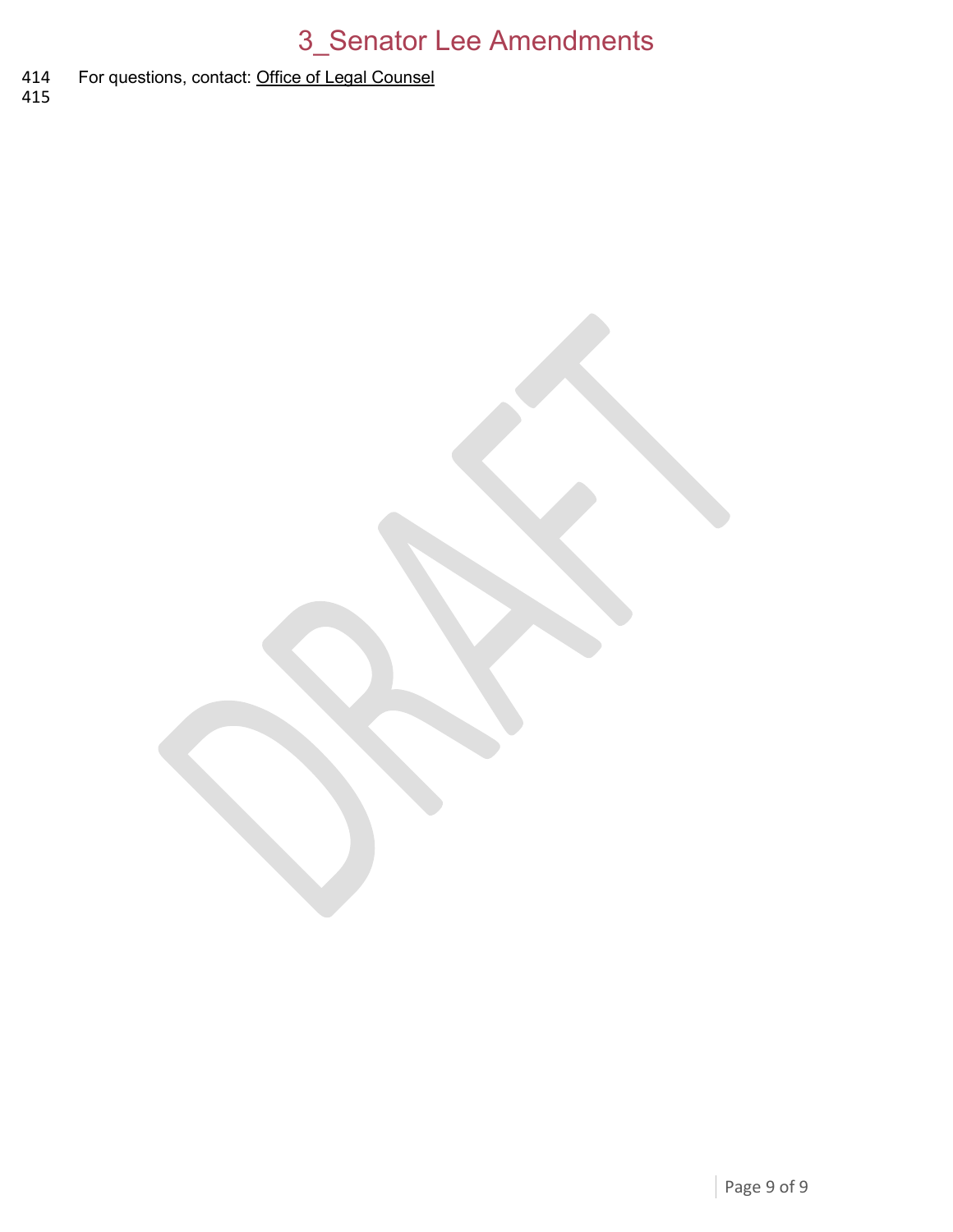#### **\_3CLee edits\_DRAFT GR\_Faculty Disciplinary Action.docx**

| Main document changes and comments                                                                  |                 |                      |  |  |  |  |  |
|-----------------------------------------------------------------------------------------------------|-----------------|----------------------|--|--|--|--|--|
| Page 1: Formatted                                                                                   | ED <sub>1</sub> | 4/21/2015 2:29:00 PM |  |  |  |  |  |
| Font: 11 pt                                                                                         |                 |                      |  |  |  |  |  |
| Page 1: Formatted                                                                                   | ED <sub>1</sub> | 4/21/2015 2:29:00 PM |  |  |  |  |  |
| Font: $11$ pt                                                                                       |                 |                      |  |  |  |  |  |
| Page 2: Inserted                                                                                    | ED <sub>1</sub> | 4/21/2015 2:20:00 PM |  |  |  |  |  |
| If the allegations involve a criminal activity, then the complaint must occur within the Statute of |                 |                      |  |  |  |  |  |

Limitations as defined by state and/or federal law. If allegations do not involve criminal activity, then the complaint must occur within twelve (12) months or 365 days of the alleged behavior.

| Page 2: Inserted | ED1 | 4/21/2015 3:22:00 PM |
|------------------|-----|----------------------|
|                  |     |                      |
|                  | FD1 |                      |
| Page 2: Inserted |     | 4/21/2015 3:43:00 PM |

Allegations that are clearly related to issues of academic freedom (e.g. complaints about a faculty member's topic(s) of research or teaching materials) may be dismissed at the Dean's discretion without need for involvement of General Counsel.

| Page 2: Formatted                                                                              | ED <sub>1</sub>        | 4/21/2015 3:43:00 PM  |  |  |
|------------------------------------------------------------------------------------------------|------------------------|-----------------------|--|--|
| Font: 11 pt                                                                                    |                        |                       |  |  |
| Page 2: Formatted                                                                              | ED <sub>1</sub>        | 4/21/2015 3:43:00 PM  |  |  |
| Font: 11 pt                                                                                    |                        |                       |  |  |
| Page 2: Formatted                                                                              | ED <sub>1</sub>        | 4/21/2015 3:43:00 PM  |  |  |
| Font: 11 pt                                                                                    |                        |                       |  |  |
| Page 3: Inserted                                                                               | <b>Sheila Brothers</b> | 4/24/2015 4:33:00 PM  |  |  |
|                                                                                                |                        |                       |  |  |
| Page 3: Inserted                                                                               | ED <sub>1</sub>        | 4/21/2015 12:49:00 PM |  |  |
| business                                                                                       |                        |                       |  |  |
| Page 3: Inserted                                                                               | ED <sub>1</sub>        | 4/21/2015 12:50:00 PM |  |  |
| business                                                                                       |                        |                       |  |  |
| Page 3: Inserted                                                                               | ED <sub>1</sub>        | 4/21/2015 12:50:00 PM |  |  |
| confirmed receipt                                                                              |                        |                       |  |  |
| Page 3: Inserted                                                                               | ED <sub>1</sub>        | 4/21/2015 12:58:00 PM |  |  |
| If a faculty means in our from the university for approximately increased travel approximately |                        |                       |  |  |

 If a faculty member is away from the university for approved business travel, annual leave, family leave or sick leave, or is unavailable to respond for any other university-approved absence, these time-periods for response are extended by the duration of travel or leave.

| Page 3: Formatted            | ED <sub>1</sub> | 4/21/2015 2:18:00 PM |  |  |  |  |
|------------------------------|-----------------|----------------------|--|--|--|--|
| Font: (Default) Arial, 11 pt |                 |                      |  |  |  |  |
| Page 3: Formatted            | ED <sub>1</sub> | 4/21/2015 2:18:00 PM |  |  |  |  |
| Font: (Default) Arial, 11 pt |                 |                      |  |  |  |  |
| Page 3: Inserted             | ED <sub>1</sub> | 4/21/2015 2:19:00 PM |  |  |  |  |